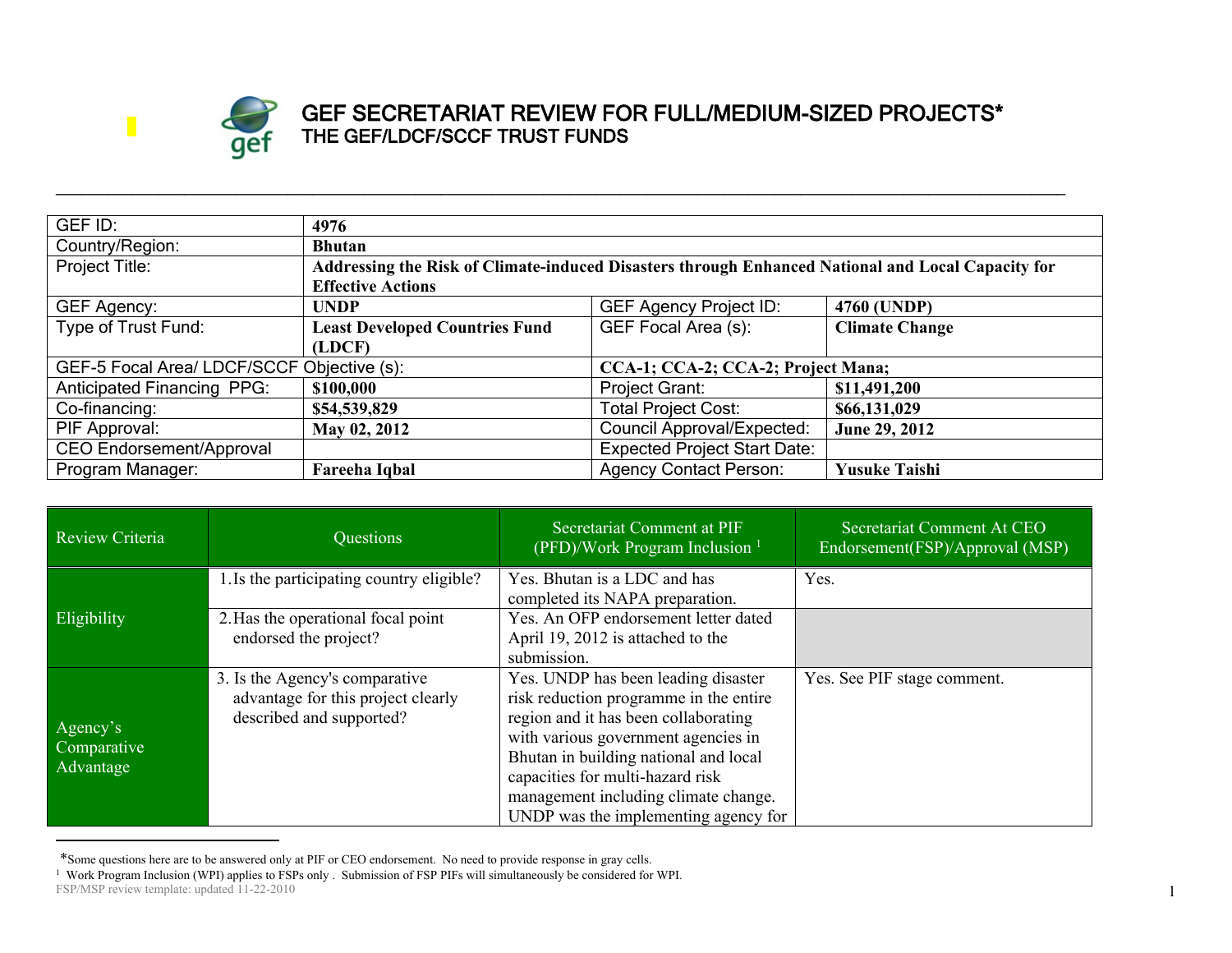| Review Criteria            | Questions                                                                                                            | Secretariat Comment at PIF<br>(PFD)/Work Program Inclusion <sup>1</sup>                                                                                                                                                                      | <b>Secretariat Comment At CEO</b><br>Endorsement(FSP)/Approval (MSP)                                                                 |
|----------------------------|----------------------------------------------------------------------------------------------------------------------|----------------------------------------------------------------------------------------------------------------------------------------------------------------------------------------------------------------------------------------------|--------------------------------------------------------------------------------------------------------------------------------------|
|                            |                                                                                                                      | the first NAPA project in Bhutan which<br>also dealt with reducing vulnerabilities<br>from Glacial Lake Outbursts in the<br>Punakha-Wangdi and Chamkhar<br>Valleys in Bhutan.                                                                |                                                                                                                                      |
|                            | 4. If there is a non-grant instrument in<br>the project, is the GEF Agency<br>capable of managing it?                | <b>NA</b>                                                                                                                                                                                                                                    | N/A                                                                                                                                  |
|                            | 5. Does the project fit into the<br>Agency's program and staff capacity<br>in the country?                           | Yes. The program is aligned with the<br>agency UNDAF and the country office<br>is well resourced to fulfill the goals of<br>the proposed project especially because<br>of presence of staff well experienced in<br>disaster risk management. | Yes. See PIF stage comment.                                                                                                          |
|                            | 6. Is the proposed Grant (including the<br>Agency fee) within the resources<br>available from (mark all that apply): |                                                                                                                                                                                                                                              |                                                                                                                                      |
|                            | • the STAR allocation?                                                                                               | <b>NA</b>                                                                                                                                                                                                                                    | N/A                                                                                                                                  |
|                            | • the focal area allocation?                                                                                         | <b>NA</b>                                                                                                                                                                                                                                    | N/A                                                                                                                                  |
|                            | • the LDCF under the principle of<br>equitable access                                                                | Yes. The requested amount is within the<br>country ceiling defined under the<br>principle of equitable access.                                                                                                                               | Yes.                                                                                                                                 |
| Resource<br>Availability   | • the SCCF (Adaptation or<br>Technology Transfer)?                                                                   | NA                                                                                                                                                                                                                                           | N/A                                                                                                                                  |
|                            | • Nagoya Protocol Investment Fund                                                                                    | NA                                                                                                                                                                                                                                           | N/A                                                                                                                                  |
|                            | • focal area set-aside?                                                                                              | <b>NA</b>                                                                                                                                                                                                                                    | N/A                                                                                                                                  |
| <b>Project Consistency</b> | 7. Is the project aligned with the focal<br>/multifocal areas/<br>LDCF/SCCF/NPIF results<br>framework?               | Yes. The project is well aligned with the<br>LDCF/SCCF results framework.                                                                                                                                                                    | Yes.                                                                                                                                 |
|                            | 8. Are the relevant GEF 5 focal/<br>multifocal areas/LDCF/SCCF/NPIF<br>objectives identified?                        | Yes. The project will contribute to<br>LDCF objective of "Reducing<br>Vulnerability" (CCA-1) and "increasing<br>adaptive capacity" (CCA-2)                                                                                                   | Yes. The project will contribute to<br>LDCF objectives CCA-1 (reducing<br>vulnerability) and CCA-2 (enhancing<br>adaptive capacity). |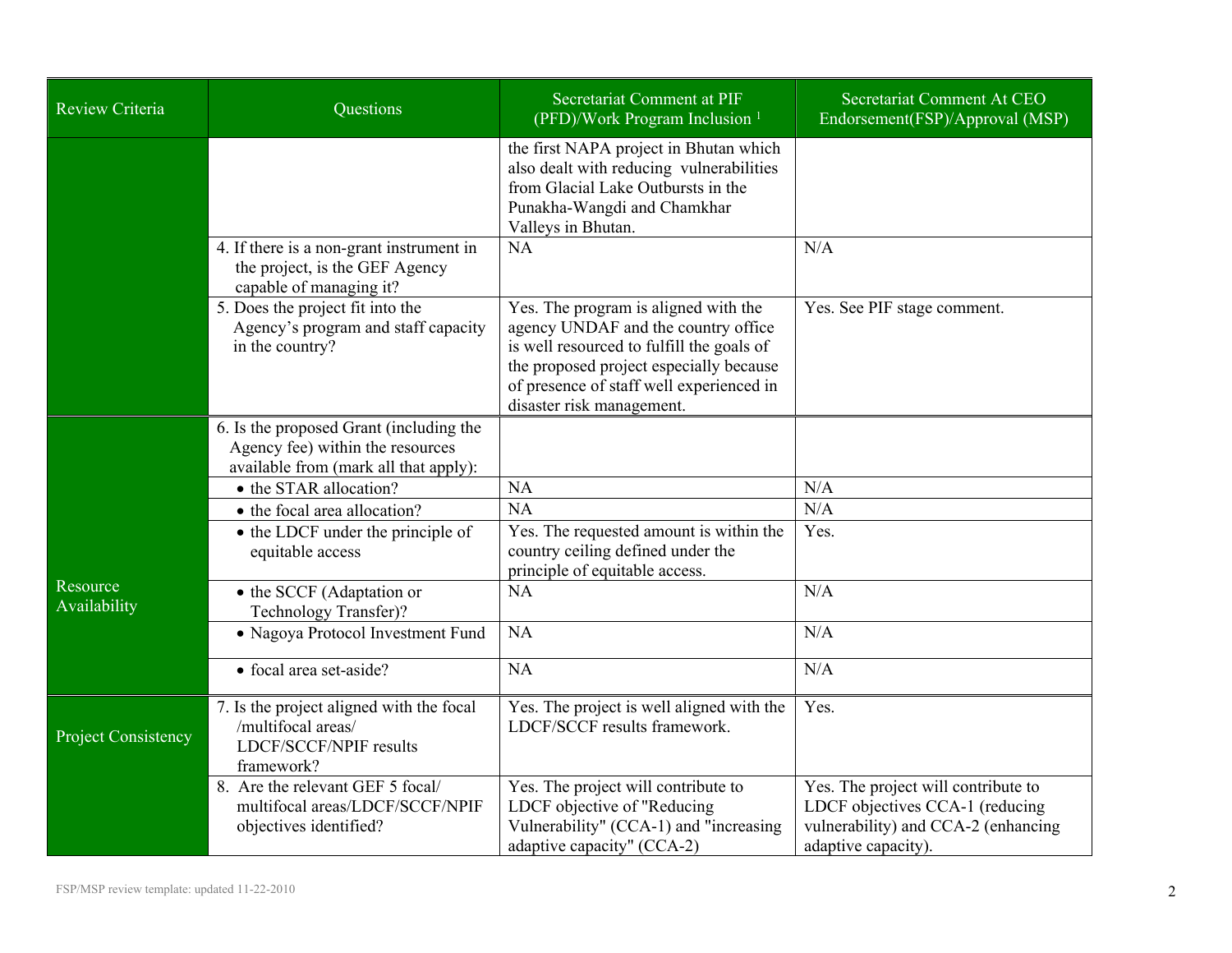| Review Criteria | Questions                                                                                                                                                                                         | Secretariat Comment at PIF<br>(PFD)/Work Program Inclusion <sup>1</sup>                                                                                                                                                                                                                                                                                                                                                                                          | Secretariat Comment At CEO<br>Endorsement(FSP)/Approval (MSP)                                                                                                                                                                                                                                                                                                                                                                                                                                                                                                                                                                                                                 |
|-----------------|---------------------------------------------------------------------------------------------------------------------------------------------------------------------------------------------------|------------------------------------------------------------------------------------------------------------------------------------------------------------------------------------------------------------------------------------------------------------------------------------------------------------------------------------------------------------------------------------------------------------------------------------------------------------------|-------------------------------------------------------------------------------------------------------------------------------------------------------------------------------------------------------------------------------------------------------------------------------------------------------------------------------------------------------------------------------------------------------------------------------------------------------------------------------------------------------------------------------------------------------------------------------------------------------------------------------------------------------------------------------|
|                 | 9. Is the project consistent with the<br>recipient country's national<br>strategies and plans or reports and<br>assessments under relevant<br>conventions, including NPFE,<br>NAPA, NCSA, or NAP? | Yes. The project is well aligned with<br>Bhutan's tenth 5 year development plan<br>and complements the long term vision<br>of Gross National Happiness. Bhutan's<br>NAPA, NAPA stock-take document and<br>the Second National Communication<br>prioritize the country's vulnerability to<br>extreme events.                                                                                                                                                      | Yes. See PIF stage comment.                                                                                                                                                                                                                                                                                                                                                                                                                                                                                                                                                                                                                                                   |
|                 | 10. Does the proposal clearly articulate<br>how the capacities developed, if<br>any, will contribute to the<br>sustainability of project outcomes?                                                | Yes for PIF stage. The project will build<br>technical capacity at local and district<br>level regarding water management and<br>weather forecasting.<br>Recommended Action:<br>BY CEO Endorsement please clarify the<br>mechanisms through which capacities<br>developed in the project will be<br>integrated into well-established<br>programmes in the country so that the<br>project benefits may be sustained.                                              | Yes. The LDCF project has a strong<br>focus on institutional capacity building<br>and, to a lesser extent, social capacity.<br>Institutional capacity building is seen as<br>key to the long-term viability and<br>sustainability of the project and will be<br>developed through measures such as (i)<br>strengthening the DGM and FEMD so<br>they can integrate climate information<br>into their hazard assessments for<br>engineering; and (ii) supporting the<br>NWFFW/DHMS in upgrading the<br>hydromet network. Capacity will also be<br>built at the grassroots level by engaging<br>an NGO, 'Tarayana Foundation' in<br>community-led water harvesting<br>solutions. |
|                 | 11. Is (are) the baseline project(s),<br>including problem (s) that the<br>baseline project(s) seek/s to<br>address, sufficiently described and<br>based on sound data and<br>assumptions?        | Yes. The major climate change risks<br>include extreme events including flash<br>floods and storms. Bhutan's major<br>industrial area of economic importance<br>has been identified as at risk due to<br>these extreme events. Also it is stated<br>that national initiatives are disconnected<br>and need overall coordination.<br>The proposed project will be integrated<br>into appropriate baseline projects that<br>include programmes on flood protection | Yes. Bhutan's mountainous terrain and<br>high susceptibility to rainfall-induced<br>erosion render it highly vulnerable to<br>flood and landslide risk, which could be<br>exacerbated by climate change. Climate<br>change is also expected to contribute to<br>growing variability in water availability<br>in parts of the country.<br>In order to address flood/hazard risk,<br>infrastructure vulnerability and water<br>variability issues in a comprehensive                                                                                                                                                                                                            |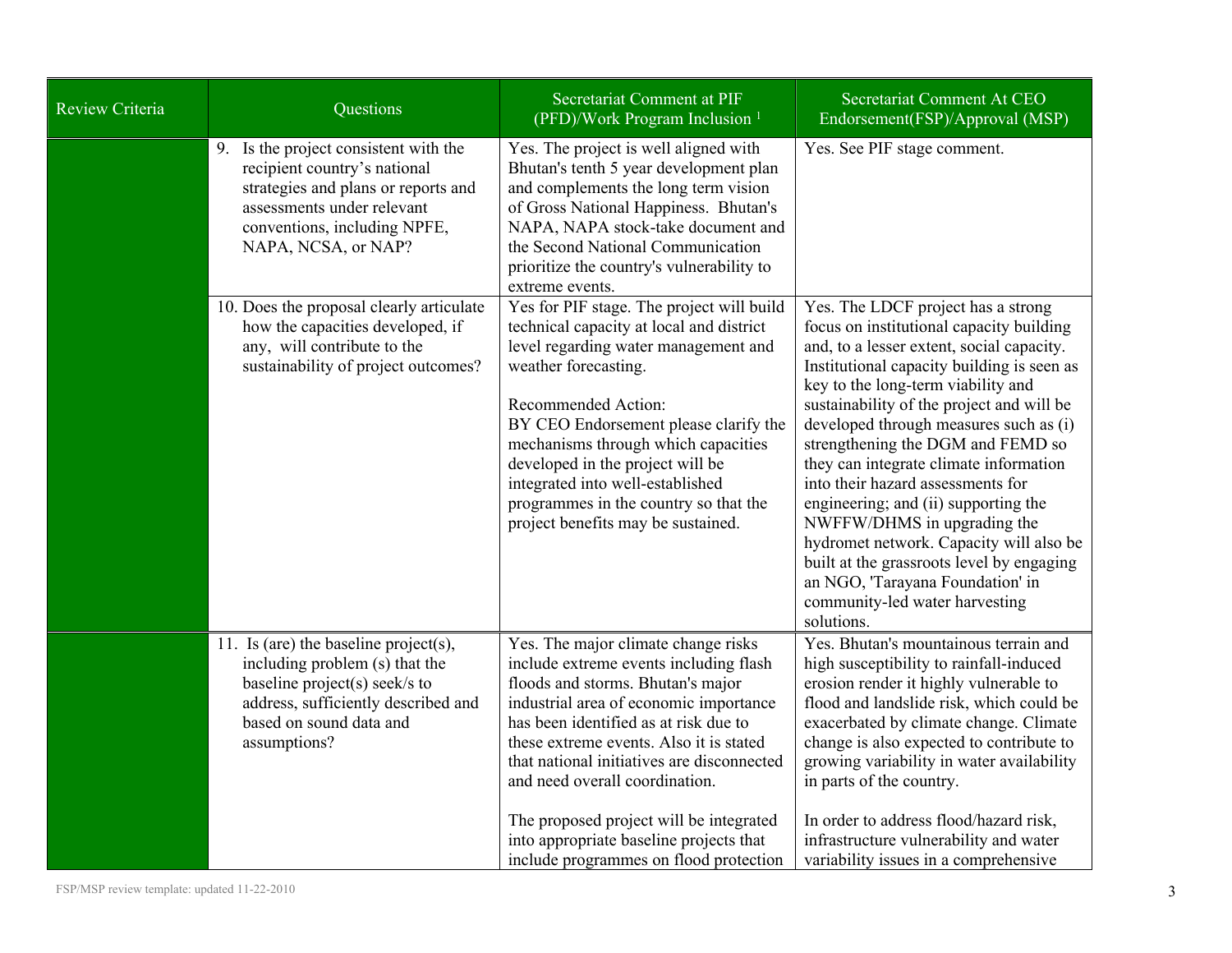| Review Criteria | Questions                                                                                                                                                                                                        | Secretariat Comment at PIF<br>(PFD)/Work Program Inclusion <sup>1</sup>                                                                                                                                                                                                                                                                                                                                                                                                                                                                                                                                                                                | Secretariat Comment At CEO<br>Endorsement(FSP)/Approval (MSP)                                                                                                                                                                                                                                                                                                                                                                                                                                                                                                                                                                                                                                                                                                                                                                                                                                                                                                                                                                                                                                                                                                                                                                                                                                                                                                                                                                                        |
|-----------------|------------------------------------------------------------------------------------------------------------------------------------------------------------------------------------------------------------------|--------------------------------------------------------------------------------------------------------------------------------------------------------------------------------------------------------------------------------------------------------------------------------------------------------------------------------------------------------------------------------------------------------------------------------------------------------------------------------------------------------------------------------------------------------------------------------------------------------------------------------------------------------|------------------------------------------------------------------------------------------------------------------------------------------------------------------------------------------------------------------------------------------------------------------------------------------------------------------------------------------------------------------------------------------------------------------------------------------------------------------------------------------------------------------------------------------------------------------------------------------------------------------------------------------------------------------------------------------------------------------------------------------------------------------------------------------------------------------------------------------------------------------------------------------------------------------------------------------------------------------------------------------------------------------------------------------------------------------------------------------------------------------------------------------------------------------------------------------------------------------------------------------------------------------------------------------------------------------------------------------------------------------------------------------------------------------------------------------------------|
| Project Design  | 12. Has the cost-effectiveness been<br>sufficiently demonstrated, including<br>the cost-effectiveness of the project<br>design approach as compared to<br>alternative approaches to achieve<br>similar benefits? | in vulnerable industrial Phuentsholing<br>city, multiphase disaster risk<br>management, reform of hydro-<br>meteorological services, and rural<br>development programmes.<br>Recommended Action by CEO<br>Endorsement:<br>Please articulate the ways in which each<br>baseline programme will contribute to<br>the stated project components and the<br>mechanisms through which the<br>proposed project will be integrated into<br>the baseline projects to make them more<br>resilient. Please clarify coordination<br>among the baseline programmes such<br>that they provide consolidated and<br>appropriate baseline for the proposed<br>project. | way, this LDCF project draws upon<br>activities across a broad array of<br>relevant baseline projects in Bhutan.<br>These include a suite of<br>projects/initiatives through the<br>Government's Gross National Happiness<br>Commission (highways, urban<br>expansion, water resource expansion,<br>and capacity building measures).<br>Baseline activities in water provision,<br>storage and distribution being<br>implemented by the Tarayana<br>Foundation (an NGO) will also have<br>climate resilience aspects integrated<br>within them through the LDCF project.<br>Climate change considerations will also<br>be included in baseline capacity<br>building activities in community-based<br>disaster risk management that are being<br>supported by the UNDP in Bhutan.<br>Yes. Alternative approaches were<br>considered and deemed less cost-<br>effective or less feasible than the<br>currently-adopted approach. One option<br>had been to adopt a strictly sectoral<br>approach, with each agency responsible<br>for its own sector<br>(landslides/floods/hydromet<br>monitoring/training, etc.). However, this<br>would not include the significant<br>knowledge exchange and coordination<br>gains of the current cross-sectoral<br>approach of the LDCF project. Another<br>option considered and dispensed with<br>was to pursue hard infrastructure<br>approaches without the community-<br>based NRM aspects. This was rejected |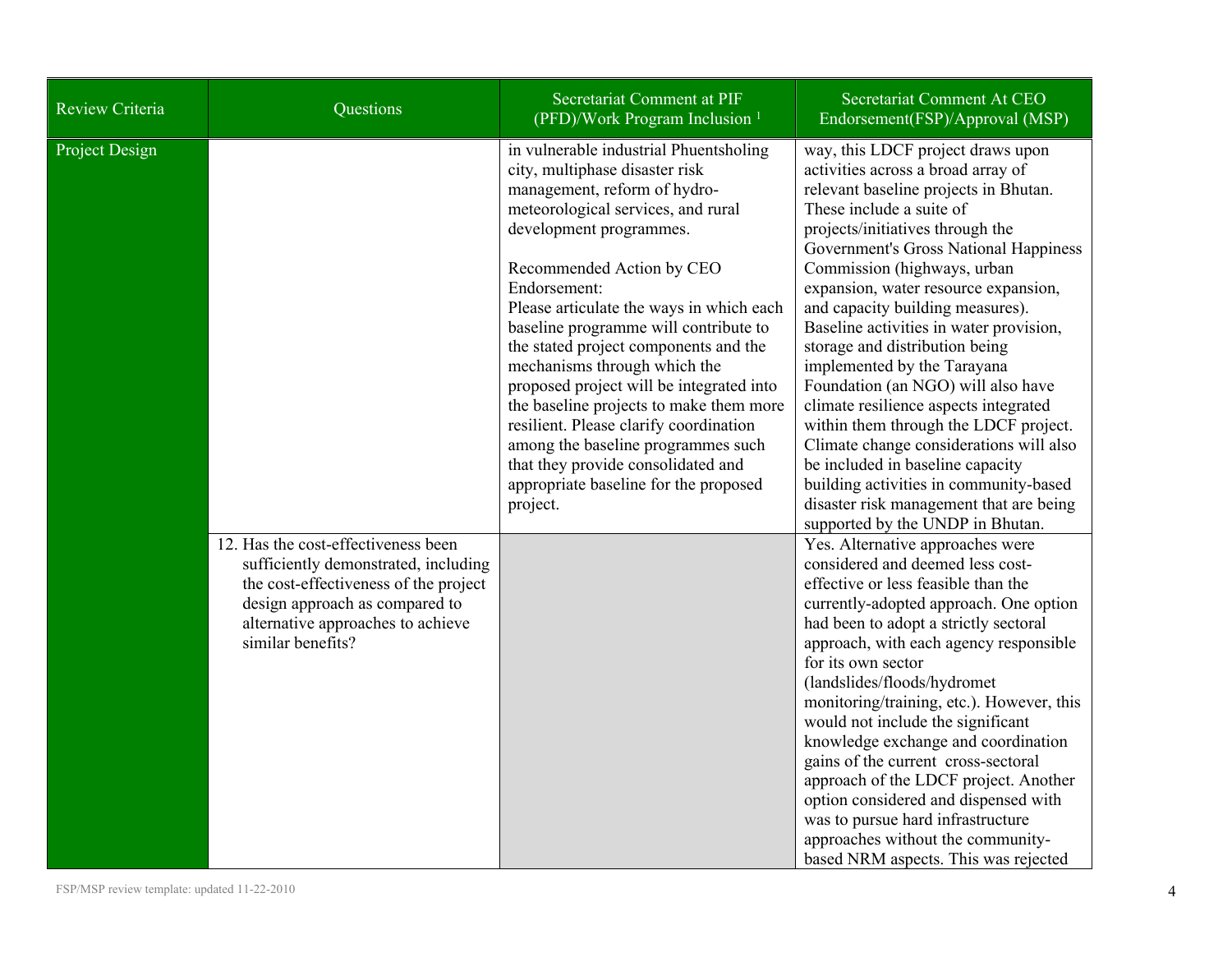| Review Criteria | Questions                                                                                                                     | Secretariat Comment at PIF<br>(PFD)/Work Program Inclusion <sup>1</sup>                                                                                                                                                                                                                                                                                                                                                                                                                                                                        | Secretariat Comment At CEO<br>Endorsement(FSP)/Approval (MSP)                                                                                                                                                                                                                                                                                                                                                                                                                                                                |
|-----------------|-------------------------------------------------------------------------------------------------------------------------------|------------------------------------------------------------------------------------------------------------------------------------------------------------------------------------------------------------------------------------------------------------------------------------------------------------------------------------------------------------------------------------------------------------------------------------------------------------------------------------------------------------------------------------------------|------------------------------------------------------------------------------------------------------------------------------------------------------------------------------------------------------------------------------------------------------------------------------------------------------------------------------------------------------------------------------------------------------------------------------------------------------------------------------------------------------------------------------|
|                 |                                                                                                                               |                                                                                                                                                                                                                                                                                                                                                                                                                                                                                                                                                | on grounds of being (a) too costly, and<br>(b) unable to address the residual<br>damages of climate change.                                                                                                                                                                                                                                                                                                                                                                                                                  |
|                 | 13. Are the activities that will be<br>financed using GEF/LDCF/SCCF<br>funding based on incremental/<br>additional reasoning? | Yes for PIF stage. Adaptation benefits<br>from the proposed activities are clear,<br>however, avenues of integration for<br>these activities into baseline<br>programmes to generate is unclear.<br>Recommended Action by CEO<br>Endorsement:<br>Please see comments for section 11.                                                                                                                                                                                                                                                           | 12/13/13 FI<br>Not quite. There is an attempt to do this,<br>but, as explained in the comment for<br>Item 15 below, it needs further refining.<br>Recommended action:<br>Please see comment for Item 15. Once<br>Item 15 is adequately addressed, this<br>Item $(\#13)$ should be fine as well.<br>Update, FI, 2/6/14:<br>Yes. Project components will include<br>the additional measures needed to build<br>resilience to risks posed or exacerbated<br>by climate change. Please see 2/6/14<br>update for Item #15, below. |
|                 | 14. Is the project framework sound and<br>sufficiently clear?                                                                 | Yes for PIF stage. The project<br>framework is structured around three<br>components (i) risk reduction from<br>climate induced floods and landslides<br>(ii) enhanced adaptive capacity at<br>community level (iii) enhanced national<br>capacity for coordination and managing<br>climate risks.<br>Component 2 includes building<br>resilience to forest fires, however the<br>activities described are highly geared<br>towards water and flood management<br>and only addresses forest fire<br>peripherally.<br>Recommended Action by CEO | Yes. The outputs and components are<br>clearly described.                                                                                                                                                                                                                                                                                                                                                                                                                                                                    |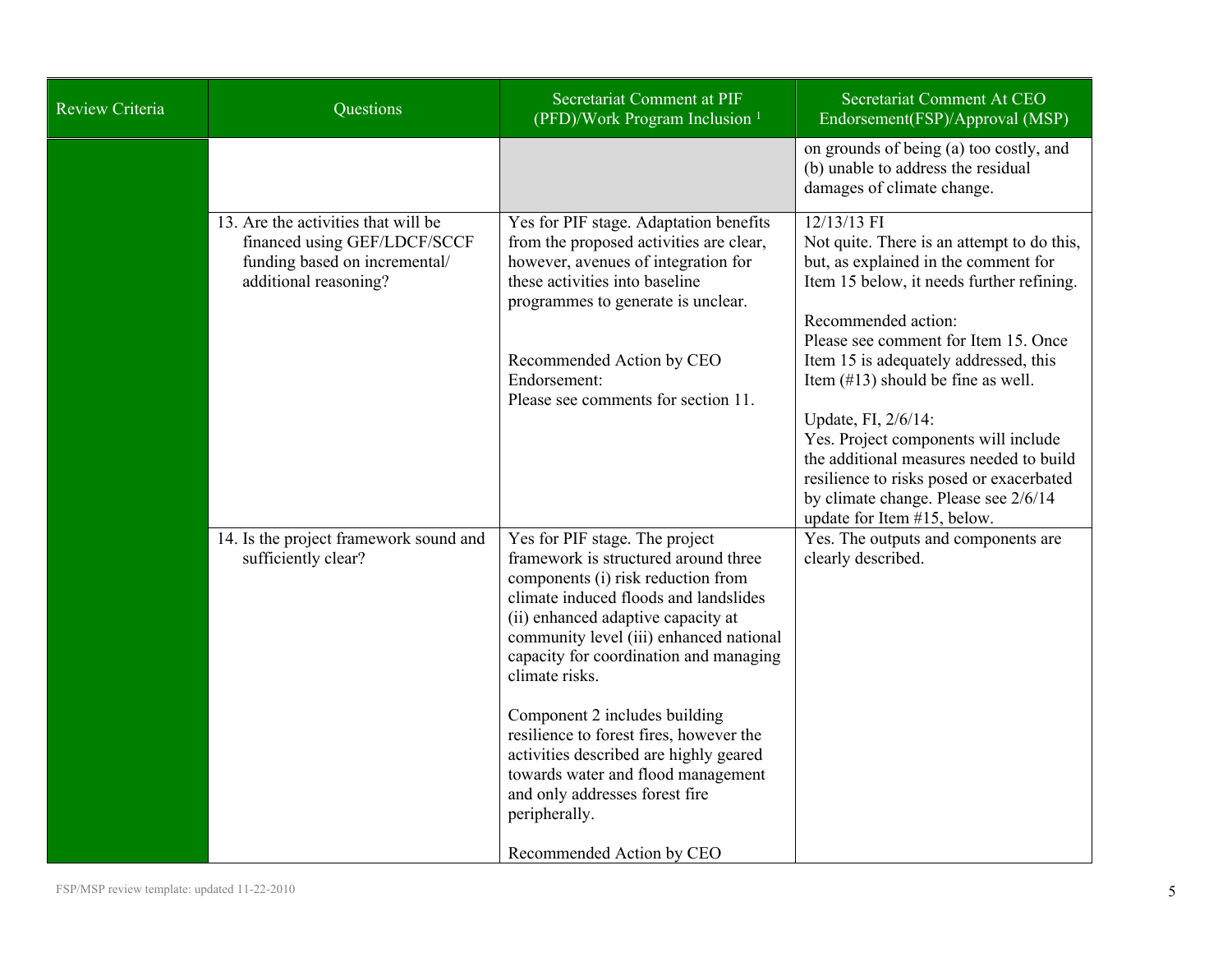| Review Criteria | Questions                                                                                                                                  | Secretariat Comment at PIF<br>(PFD)/Work Program Inclusion <sup>1</sup>                                                                                                                                                                                                                                                                                                                                                                                                                                                                       | Secretariat Comment At CEO<br>Endorsement(FSP)/Approval (MSP)                                                                                                                                                                                                                                                                                                                                                                                                                                                                                                                                                                                                                                                                    |
|-----------------|--------------------------------------------------------------------------------------------------------------------------------------------|-----------------------------------------------------------------------------------------------------------------------------------------------------------------------------------------------------------------------------------------------------------------------------------------------------------------------------------------------------------------------------------------------------------------------------------------------------------------------------------------------------------------------------------------------|----------------------------------------------------------------------------------------------------------------------------------------------------------------------------------------------------------------------------------------------------------------------------------------------------------------------------------------------------------------------------------------------------------------------------------------------------------------------------------------------------------------------------------------------------------------------------------------------------------------------------------------------------------------------------------------------------------------------------------|
|                 | 15. Are the applied methodology and<br>assumptions for the description of<br>the incremental/additional benefits<br>sound and appropriate? | Endorsement:<br>Depending on the districts and sites that<br>would be chosen for the activities,<br>please describe activities targeted<br>towards reduction of climate change<br>vulnerabilities specific to the area and<br>address those vulnerabilities to the equal<br>extent as indicated in the expected<br>outcome for component 2.<br>Yes. The proposed activities are based<br>on results of previous interventions,<br>district level studies, and on-going<br>efforts in the country to address short<br>and long term disasters. | 12/13/13 FI<br>More information is requested. The<br>purpose of this LDCF project is to<br>integrate resilience to current and<br>potential future climatic conditions,<br>given climate change, within the<br>baseline activities. However, some of<br>the project outputs only address<br>"climate-induced" hazards, without<br>looking at how to cope with potential<br>changes in the severity/frequency of the<br>same. For example, the ToR for Output<br>1.1, for a flood/landslide mitigation<br>works modeling study, does not include<br>reference to climate change anywhere --<br>not even in Section 6.3, where collection<br>of historical rainfall data is suggested<br>but not consideration of projected future |
|                 |                                                                                                                                            |                                                                                                                                                                                                                                                                                                                                                                                                                                                                                                                                               | changes in rainfall amount or intensity.<br>Without consideration of future changes<br>in climate, this is not really an                                                                                                                                                                                                                                                                                                                                                                                                                                                                                                                                                                                                         |
|                 |                                                                                                                                            |                                                                                                                                                                                                                                                                                                                                                                                                                                                                                                                                               | adaptation project. Even if exact<br>modeled data is not available, there<br>should be a requirement to build in<br>elements of added flexibility within the                                                                                                                                                                                                                                                                                                                                                                                                                                                                                                                                                                     |
|                 |                                                                                                                                            |                                                                                                                                                                                                                                                                                                                                                                                                                                                                                                                                               | engineering specifications to account for<br>future changes - or some such effort to<br>acknowledge the fact that added                                                                                                                                                                                                                                                                                                                                                                                                                                                                                                                                                                                                          |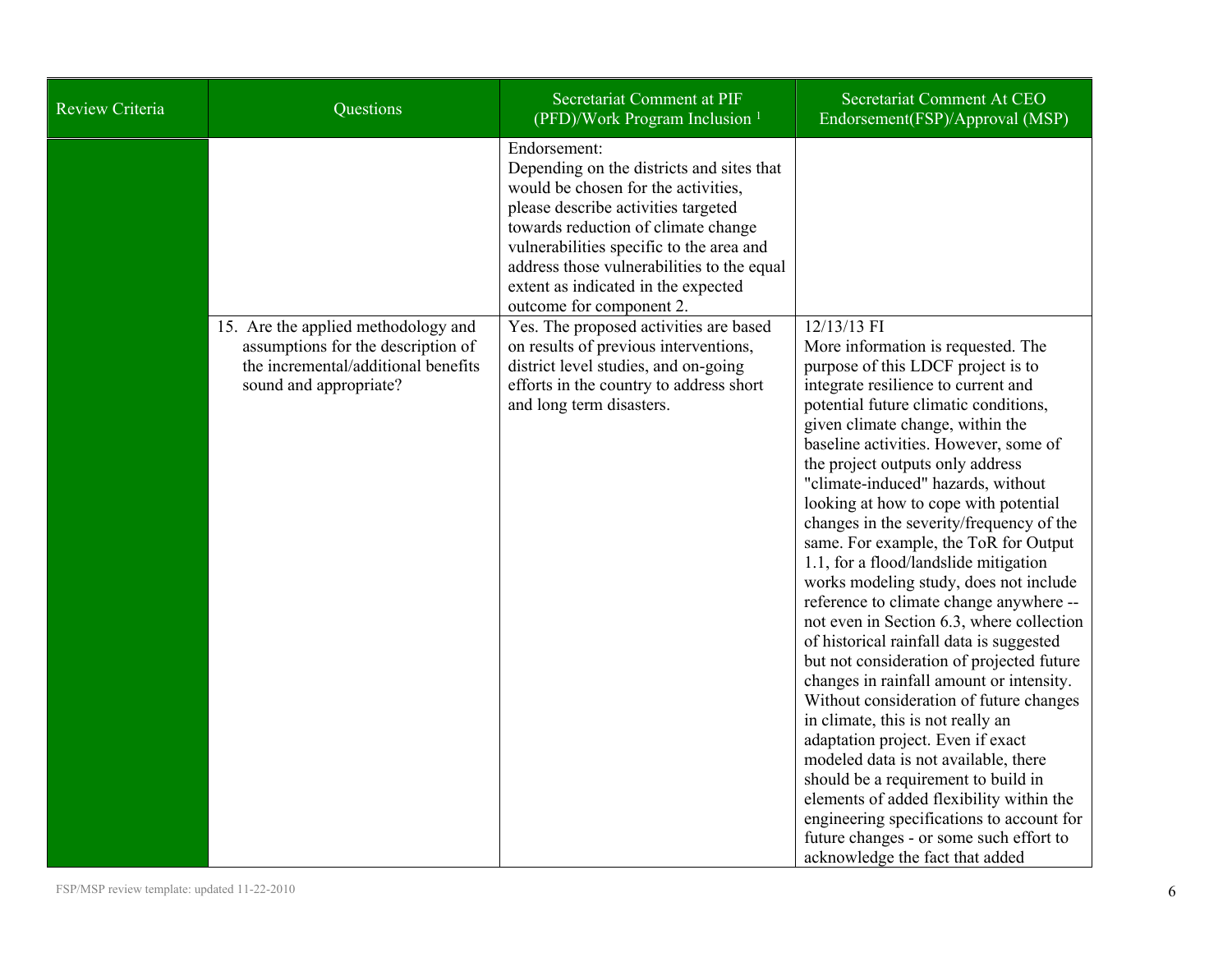| Review Criteria | Questions | Secretariat Comment at PIF<br>(PFD)/Work Program Inclusion <sup>1</sup> | Secretariat Comment At CEO<br>Endorsement(FSP)/Approval (MSP)                                                                                                                                                                                                                                                                                                                                                                                                                                                                                                                                                                                                                                                                                                                                                                                                                                                                            |
|-----------------|-----------|-------------------------------------------------------------------------|------------------------------------------------------------------------------------------------------------------------------------------------------------------------------------------------------------------------------------------------------------------------------------------------------------------------------------------------------------------------------------------------------------------------------------------------------------------------------------------------------------------------------------------------------------------------------------------------------------------------------------------------------------------------------------------------------------------------------------------------------------------------------------------------------------------------------------------------------------------------------------------------------------------------------------------|
|                 |           |                                                                         | resilience measures will be needed. The<br>same issue applies to Output 1.2, on<br>reduction of "climate-induced landslide"<br>risk" and some of the other outputs.                                                                                                                                                                                                                                                                                                                                                                                                                                                                                                                                                                                                                                                                                                                                                                      |
|                 |           |                                                                         | Recommended action:<br>Addressing current "climate-induced"<br>hazards is really not sufficient where it<br>comes to adaptation. The LDCF is<br>intended to support science-based on-<br>the-ground actions that help reduce<br>vulnerability to current as well as<br>anticipated future adverse climatic<br>impacts. Given that flooding, for<br>example, could be more frequent and/or<br>severe with climate change in the future,<br>engineering works need to account for<br>this in their design. Please ensure that all<br>LDCF project outputs do not merely<br>address climate-induced hazards, but<br>explicitly look at how to integrate<br>measures to cope with potential future<br>changes in climate, in their location,<br>design, construction, etc. If this is done,<br>I believe the project truly has potential<br>to deliver excellent adaptation benefits,<br>due to its integrated and cross-sectoral<br>nature. |
|                 |           |                                                                         | Update, FI, 2/6/14:<br>Yes, necessary adjustments/revisions<br>have been made to the detailed<br>descriptions of the project components,                                                                                                                                                                                                                                                                                                                                                                                                                                                                                                                                                                                                                                                                                                                                                                                                 |
|                 |           |                                                                         | so that not only will current climate<br>variability be addressed but also risks<br>posed by climate change. Outputs 1.1<br>and 1.2 have been adjusted. The TORs                                                                                                                                                                                                                                                                                                                                                                                                                                                                                                                                                                                                                                                                                                                                                                         |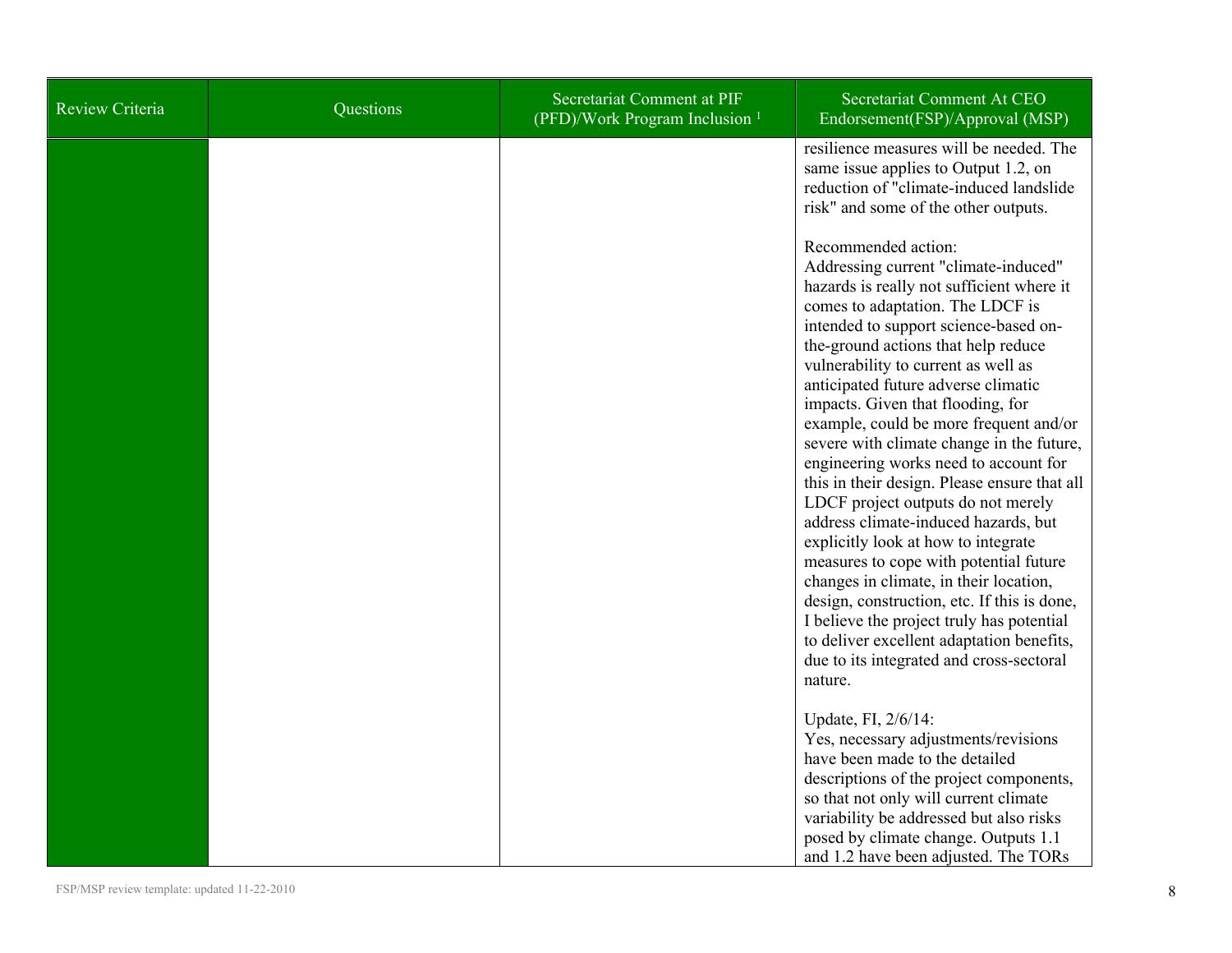| <b>Review Criteria</b> | Questions                                                                                                                                                                                                                                                      | Secretariat Comment at PIF<br>(PFD)/Work Program Inclusion <sup>1</sup>                                                                                                                                                                                                                                                                                                                                                                                                                                                                                                                                     | Secretariat Comment At CEO<br>Endorsement(FSP)/Approval (MSP)                                                                                                                                                                                                                                                                                                                                                                                                                                                                                                                                                                                                                                                                                                                                              |
|------------------------|----------------------------------------------------------------------------------------------------------------------------------------------------------------------------------------------------------------------------------------------------------------|-------------------------------------------------------------------------------------------------------------------------------------------------------------------------------------------------------------------------------------------------------------------------------------------------------------------------------------------------------------------------------------------------------------------------------------------------------------------------------------------------------------------------------------------------------------------------------------------------------------|------------------------------------------------------------------------------------------------------------------------------------------------------------------------------------------------------------------------------------------------------------------------------------------------------------------------------------------------------------------------------------------------------------------------------------------------------------------------------------------------------------------------------------------------------------------------------------------------------------------------------------------------------------------------------------------------------------------------------------------------------------------------------------------------------------|
|                        | 16. Is there a clear description of: a) the<br>socio-economic benefits, including<br>gender dimensions, to be delivered<br>by the project, and b) how will the<br>delivery of such benefits support<br>the achievement of incremental/<br>additional benefits? | Yes. The project targets economically<br>important areas in Bhutan for flood<br>protection. In addition in four other<br>districts it will build resilience against<br>identified climate risks such as increases<br>in water scarcity and forest fires<br>through on-ground adaptation<br>intervention as well as capacity<br>building. This component focuses on<br>rural communities that have limited<br>resources and capacity. The third<br>component will automate and integrate<br>early warning systems which will be<br>beneficial for activities in all sectors and<br>beyond the project scope. | in Annex 3.2 (for engineering landslide<br>and flood mitigation works) have also<br>been adjusted to include consideration<br>of changing rainfall regimes.<br>Yes for this type of project. For the most<br>part, this is not a community-based<br>NRM-project but one where climate<br>resilience is being integrated into<br>initiatives such as infrastructure<br>investments, EWS, water resource<br>availability, etc. The thrust is to render<br>existing programs more resilient to<br>climate change, with a large focus on<br>institutional capacity building.<br>However, the results are certainly likely<br>to provide socio-economic benefits<br>through improved access to water,<br>reduction in flood risk, etc. Indicators<br>pertaining to these items have been<br>included in the RF. |
|                        |                                                                                                                                                                                                                                                                |                                                                                                                                                                                                                                                                                                                                                                                                                                                                                                                                                                                                             | We are very pleased to note the Gender<br>Strategy included with this project, and<br>the fact that the LDCF project will both<br>(i) mainstream gender sensitivity in<br>project approaches, and (ii) directly<br>address the adaptation needs of<br>vulnerable groups. A gender-<br>disaggregated checklist has also been<br>provided for the community-based<br>aspects of the project.                                                                                                                                                                                                                                                                                                                                                                                                                 |
|                        | 17. Is public participation, including<br>CSOs and indigeneous people,<br>taken into consideration, their role<br>identified and addressed properly?                                                                                                           | Yes for the PIF stage.<br>Recommended Action by CEO<br>Endorsement: Please provide details on<br>local communities and CSOs that will<br>be involved in the design and                                                                                                                                                                                                                                                                                                                                                                                                                                      | Yes. Stakeholder consultations during<br>PPG phase included CSOs and local<br>organizations, as well as project<br>beneficiaries. The LDCF project will<br>continue to engage local stakeholders<br>during project implementation, and the                                                                                                                                                                                                                                                                                                                                                                                                                                                                                                                                                                 |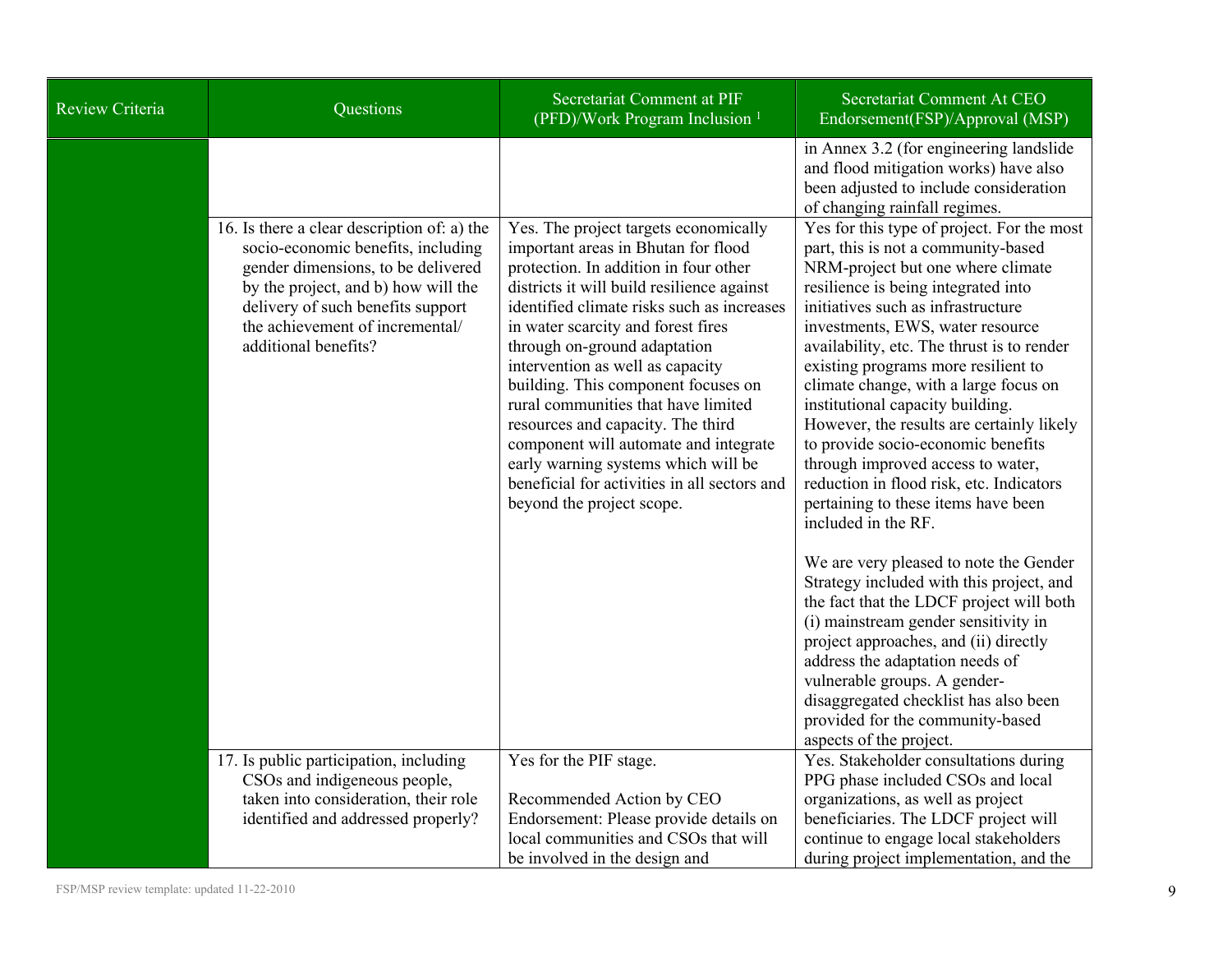| Review Criteria | Questions                                                                                                                                                                                              | Secretariat Comment at PIF<br>(PFD)/Work Program Inclusion <sup>1</sup>                                                                                                                                                                        | Secretariat Comment At CEO<br>Endorsement(FSP)/Approval (MSP)                                                                                                                                                                                                                                                                                                                                                                                                                                                                                                                                                                                                                                                                                                                                                                                     |
|-----------------|--------------------------------------------------------------------------------------------------------------------------------------------------------------------------------------------------------|------------------------------------------------------------------------------------------------------------------------------------------------------------------------------------------------------------------------------------------------|---------------------------------------------------------------------------------------------------------------------------------------------------------------------------------------------------------------------------------------------------------------------------------------------------------------------------------------------------------------------------------------------------------------------------------------------------------------------------------------------------------------------------------------------------------------------------------------------------------------------------------------------------------------------------------------------------------------------------------------------------------------------------------------------------------------------------------------------------|
|                 |                                                                                                                                                                                                        | implementation of different project<br>components.                                                                                                                                                                                             | NGO 'Tarayana Foundation' will be the<br>lead responsible agency for activities<br>under sub-Component 2.1 (climate-<br>resilient water harvesting, storage and<br>distribution). Local communities will<br>contribute to implementation through<br>provision of labor, community-level<br>RWH, and other ways.                                                                                                                                                                                                                                                                                                                                                                                                                                                                                                                                   |
|                 | 18. Does the project take into account<br>potential major risks, including the<br>consequences of climate change<br>and provides sufficient risk<br>mitigation measures? (i.e., climate<br>resilience) | Yes. The PIF identifies coordination<br>among various parties, delivery and cost<br>of early warning systems, and lack of<br>community involvement as major risks<br>to the project and provides satisfactory<br>mitigation measures for each. | 12/13/13 FI<br>More information is requested. In<br>general, risks are well-covered with<br>possible mitigation measures discussed.<br>One item stood out, however:<br>theft/vandalism of slope stabilization<br>structures, with a mitigation measure<br>suggested of stationing a security guard<br>on the project site on a daily basis.<br>Recommended action:<br>Stationing a security guard on a daily<br>basis during the project lifetime will not<br>guarantee the long-term sustainability of<br>the slope stabilization measures. Can<br>you please discuss further -- thank you.<br>Update, FI, 2/6/14:<br>Yes, explanation and additional<br>measures have been provided to<br>satisfactorily address this risk.<br>Vandalism tends to be higher during<br>project implementation. However, to<br>ensure long-term protection of the |
|                 |                                                                                                                                                                                                        |                                                                                                                                                                                                                                                | investments, security measures will also<br>be increased on the other (Indian) side<br>of the border, as the investment will<br>provide benefit to both countries.                                                                                                                                                                                                                                                                                                                                                                                                                                                                                                                                                                                                                                                                                |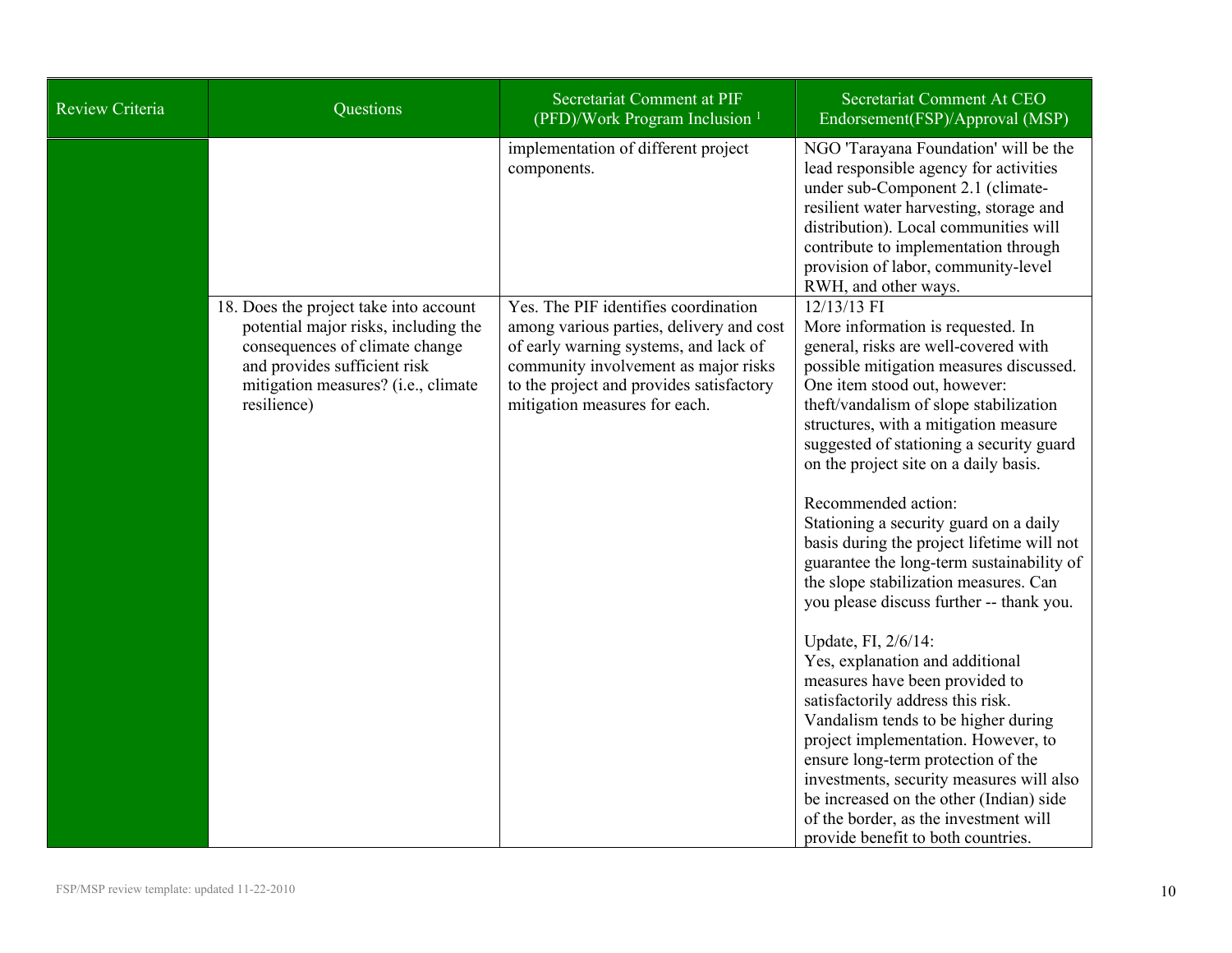| Review Criteria | Questions                                                                                                                       | Secretariat Comment at PIF<br>(PFD)/Work Program Inclusion <sup>1</sup>                                                                                                                                                                                                                                             | Secretariat Comment At CEO<br>Endorsement(FSP)/Approval (MSP)                                                                                                                                                                                                                                                                                                                                                                                                                                                                                                                                                                                                                                                                                   |
|-----------------|---------------------------------------------------------------------------------------------------------------------------------|---------------------------------------------------------------------------------------------------------------------------------------------------------------------------------------------------------------------------------------------------------------------------------------------------------------------|-------------------------------------------------------------------------------------------------------------------------------------------------------------------------------------------------------------------------------------------------------------------------------------------------------------------------------------------------------------------------------------------------------------------------------------------------------------------------------------------------------------------------------------------------------------------------------------------------------------------------------------------------------------------------------------------------------------------------------------------------|
|                 | 19. Is the project consistent and<br>properly coordinated with other<br>related initiatives in the country or<br>in the region? | Yes for PIF stage. Some of the partner<br>programmes listed are also baseline<br>projects.<br>Recommended Action by CEO<br>Endorsement:<br>Please list and explain the coordination<br>of the proposed project with related<br>programmes other than the baseline<br>projects.                                      | Yes. A list of nine related initiatives by<br>various agencies in disaster risk<br>management, infrastructure, GLOFS<br>and EWS has been provided, with<br>indication of how duplication is being<br>avoided and synergies are being<br>harvested. The LDCF project will<br>actually use several of the initiatives<br>specified in this list as baseline projects<br>for integration of climate resilience,<br>with the exception of the GLOFS<br>project, which is a GEF adaptation<br>project, and the JICA investment.                                                                                                                                                                                                                      |
|                 | 20. Is the project implementation/<br>execution arrangement adequate?                                                           | Yes for PIF stage. National<br>Environment Council will be the<br>executing partner in the project.<br>Recommended Action by CEO<br>Endorsement:<br>Please provide information regarding<br>coordination among the parties<br>responsible for various baseline<br>programmes and also with the executing<br>entity. | Yes. Annex 13 provides a schematic<br>that clearly illustrates project<br>implementation arrangements. The<br>National Environment Commission is<br>the lead executing partner for the<br>project. Given the many baseline<br>activities, broad scope of investment<br>type, and various relevant partners<br>involved, however, the project will have<br>a Steering Committee, a Working<br>Group, and a Technical Advisory<br>Group, comprising relevant project<br>partners. While each agency has been<br>assigned direct responsibility by the<br>NEC for achievement of its relevant<br>project outputs, the NEC will be<br>responsible for overall coordination,<br>project-related planning activities and<br>monitoring and reporting. |
|                 | 21. Is the project structure sufficiently<br>close to what was presented at PIF,<br>with clear justifications for<br>changes?   |                                                                                                                                                                                                                                                                                                                     | Yes. Some adjustments have been made<br>to baseline projects, with acceptable<br>justification provided.                                                                                                                                                                                                                                                                                                                                                                                                                                                                                                                                                                                                                                        |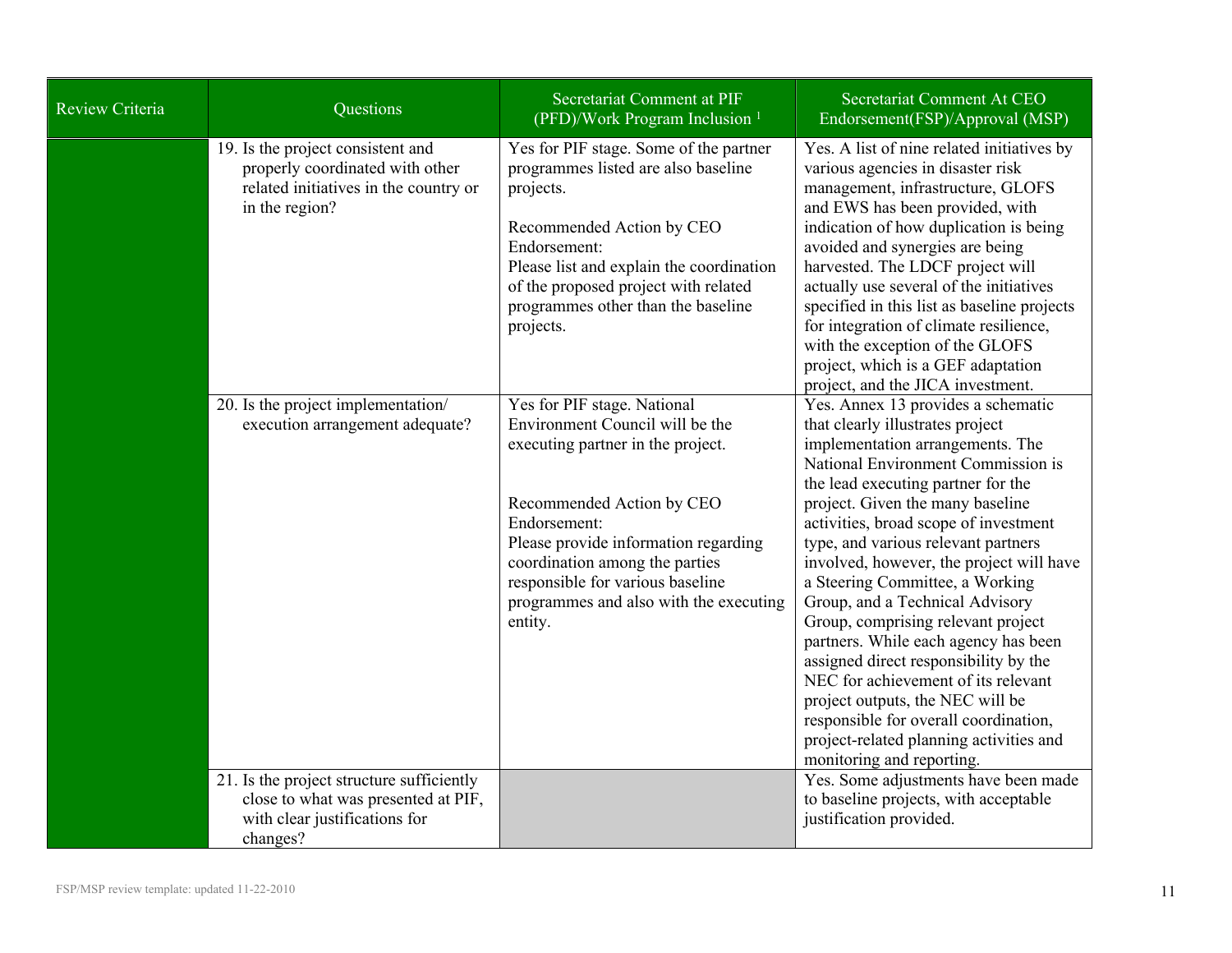| Review Criteria          | Questions                                                                                                                                                                                             | Secretariat Comment at PIF<br>(PFD)/Work Program Inclusion <sup>1</sup>                                                                                                                        | Secretariat Comment At CEO<br>Endorsement(FSP)/Approval (MSP)                                                                                                                                                                                                                                                                                                                                                           |
|--------------------------|-------------------------------------------------------------------------------------------------------------------------------------------------------------------------------------------------------|------------------------------------------------------------------------------------------------------------------------------------------------------------------------------------------------|-------------------------------------------------------------------------------------------------------------------------------------------------------------------------------------------------------------------------------------------------------------------------------------------------------------------------------------------------------------------------------------------------------------------------|
|                          | 22. If there is a non-grant instrument in<br>the project, is there a reasonable<br>calendar of reflows included?                                                                                      |                                                                                                                                                                                                | N/A                                                                                                                                                                                                                                                                                                                                                                                                                     |
| <b>Project Financing</b> | 23. Is funding level for project<br>management cost appropriate?<br>24. Is the funding and co-financing per<br>objective appropriate and adequate<br>to achieve the expected outcomes<br>and outputs? | Yes. The PMC is within 5% of the total<br>project grant.<br>Yes for PIF stage.<br>Funding and co-financing will be<br>evaluated closely at the CEO<br>Endorsement stage.                       | Yes, at 4.7% of the total LDCF grant.<br>Yes. LDCF funding and co-financing<br>amounts appear adequate to achieve<br>expected outcomes and outputs.                                                                                                                                                                                                                                                                     |
|                          | 25. At PIF: comment on the indicated<br>cofinancing;<br>At CEO endorsement: indicate if<br>confirmed co-financing is provided.                                                                        | The indicative co-financing of \$45.8 M<br>in will be provided through the national<br>government, bilateral agencies, private<br>sector and UNDP.                                             | 12/13/13 FI<br>More information is requested. Letters<br>confirming co-financing from the<br>National Government (\$53.35 M) and<br>Tarayana Foundation (\$0.83 M) have<br>been provided. However, a letter<br>confirming co-financing from UNDP is<br>missing.<br>Recommended action:<br>Please provide a letter confirming co-<br>financing from UNDP.<br>Update, FI, 2/6/14:<br>Yes, co-financing of \$54,539,829 is |
|                          |                                                                                                                                                                                                       |                                                                                                                                                                                                | being provided. Co-financing letters<br>from the Government of Bhutan, UNDP<br>and the Tarayana Foundation have been<br>submitted.                                                                                                                                                                                                                                                                                      |
|                          | 26. Is the co-financing amount that the<br>Agency is bringing to the project in<br>line with its role?                                                                                                | Yes for the PIF stage. The UNDP is<br>bringing \$1.5 M to the project, and it<br>has stated a possibility of identifying<br>additional UNDP sources for co-<br>financing during the PPG phase. | $12/13/13$ FI<br>Additional information is requested. The<br>amount of co-financing that UNDP is<br>bringing to the project has dropped since<br>PIF stage from \$1.5M to \$0.36 M.                                                                                                                                                                                                                                     |
|                          |                                                                                                                                                                                                       |                                                                                                                                                                                                | Recommended action:                                                                                                                                                                                                                                                                                                                                                                                                     |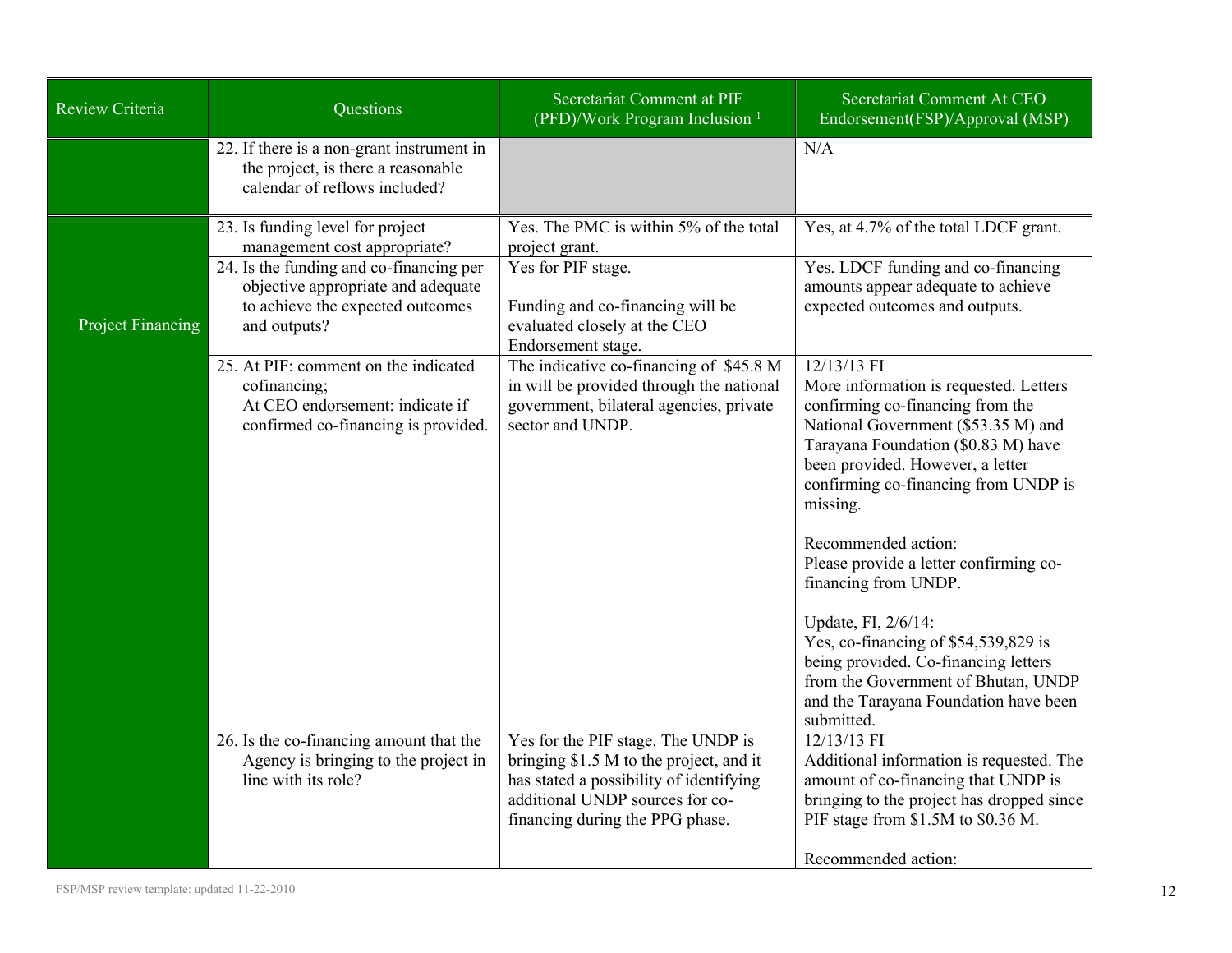| <b>Review Criteria</b>                      | Questions                                                                                                                                                                                                                                                 | Secretariat Comment at PIF<br>(PFD)/Work Program Inclusion <sup>1</sup> | Secretariat Comment At CEO<br>Endorsement(FSP)/Approval (MSP)                                                                                                                                                                                                                                                                                                                                                                                                                             |  |  |
|---------------------------------------------|-----------------------------------------------------------------------------------------------------------------------------------------------------------------------------------------------------------------------------------------------------------|-------------------------------------------------------------------------|-------------------------------------------------------------------------------------------------------------------------------------------------------------------------------------------------------------------------------------------------------------------------------------------------------------------------------------------------------------------------------------------------------------------------------------------------------------------------------------------|--|--|
|                                             |                                                                                                                                                                                                                                                           |                                                                         | At PIF stage the UNDP was expecting<br>to increase the co-financing it was<br>providing to over \$1.5 M. It has,<br>however, dropped to \$0.36 M. While it<br>is clear that other sources of co-<br>financing have increased since PIF<br>stage, we would appreciate explanation<br>for why UNDP's own financial<br>commitment has dropped.<br>Update, FI, 2/6/14:<br>Yes, satisfactory explanation has been<br>provided to explain the drop in expected<br>co-financing from the Agency. |  |  |
| <b>Project Monitoring</b><br>and Evaluation | 27. Have the appropriate Tracking<br>Tools been included with<br>information for all relevant<br>indicators, as applicable?<br>28. Does the proposal include a<br>budgeted M&E Plan that monitors<br>and measures results with indicators<br>and targets? |                                                                         | 12/13/13 FI<br>No. The AMAT appears to be missing.<br>Recommended action:<br>Please submit the AMAT.<br>Update, FI, 2/6/14:<br>Yes, the AMAT has been submitted.<br>Yes.                                                                                                                                                                                                                                                                                                                  |  |  |
| <b>Agency Responses</b>                     | 29. Has the Agency responded<br>adequately to comments from:<br>$\bullet$ STAP?<br><b>Convention Secretariat?</b><br>Council comments?<br>$\bullet$<br>• Other GEF Agencies?                                                                              |                                                                         | N/A<br>N/A<br>Yes<br>N/A                                                                                                                                                                                                                                                                                                                                                                                                                                                                  |  |  |
| <b>Secretariat Recommendation</b>           |                                                                                                                                                                                                                                                           |                                                                         |                                                                                                                                                                                                                                                                                                                                                                                                                                                                                           |  |  |
| Recommendation at<br><b>PIF</b> Stage       | 30. Is PIF clearance/approval being<br>recommended?<br>31. Items to consider at CEO                                                                                                                                                                       | Yes. Details provided are adequate for<br>the PIF stage.                |                                                                                                                                                                                                                                                                                                                                                                                                                                                                                           |  |  |

FSP/MSP review template: updated 11-22-2010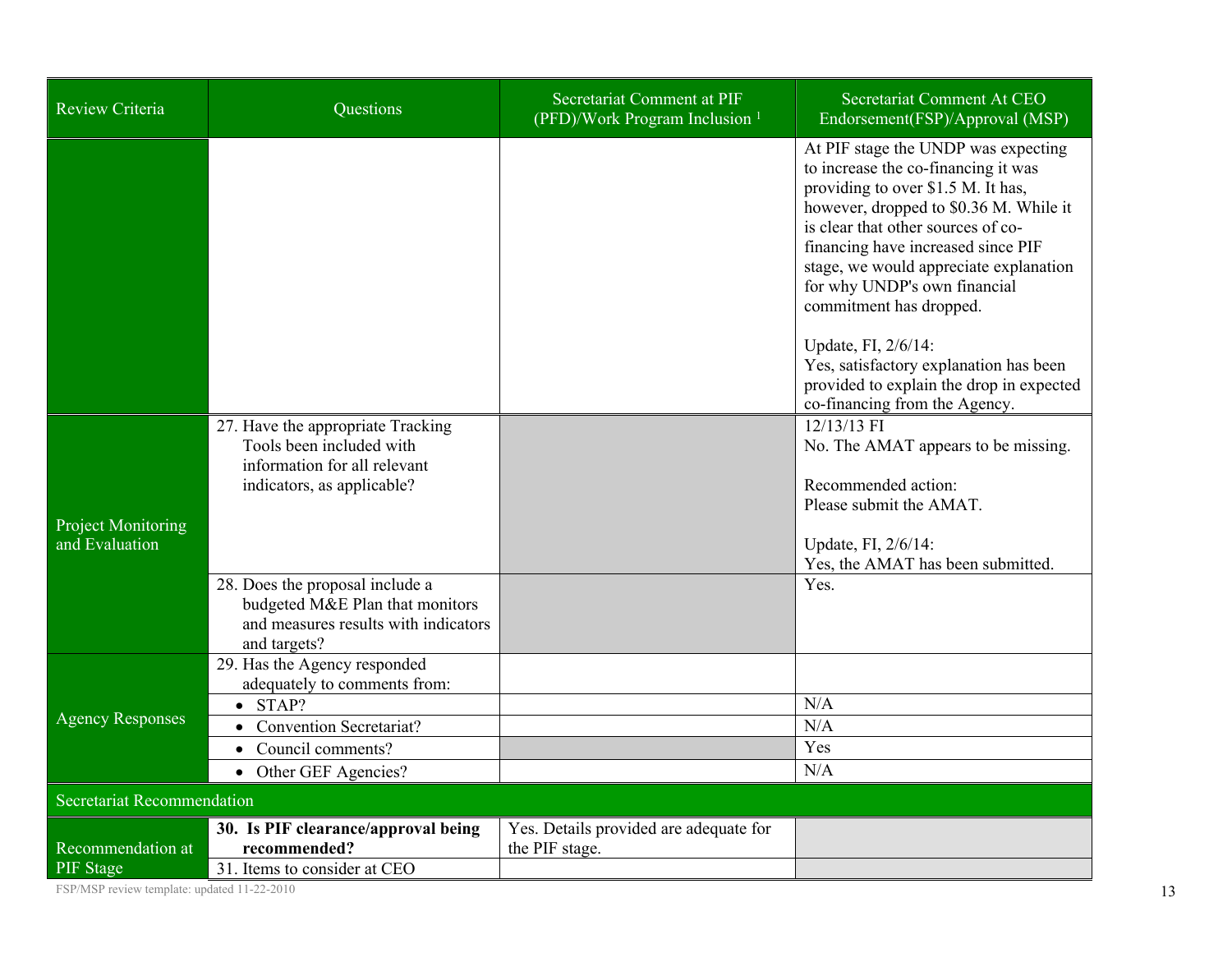| Review Criteria   | Questions                                                                                                                            | Secretariat Comment at PIF<br>(PFD)/Work Program Inclusion <sup>1</sup> | Secretariat Comment At CEO<br>Endorsement(FSP)/Approval (MSP) |
|-------------------|--------------------------------------------------------------------------------------------------------------------------------------|-------------------------------------------------------------------------|---------------------------------------------------------------|
|                   | endorsement/approval.                                                                                                                |                                                                         |                                                               |
| Recommendation at | 32. At endorsement/approval, did<br>Agency include the progress of<br>PPG with clear information of<br>commitment status of the PPG? |                                                                         |                                                               |
| CEO Endorsement/  | 33. Is CEO endorsement/approval                                                                                                      |                                                                         | Not yet. Pending resolution of Items 13,                      |
| Approval          | being recommended?                                                                                                                   |                                                                         | 15, 18, 25, 26 and 27.                                        |
|                   |                                                                                                                                      |                                                                         | Update, FI, 2/6/14:<br>Yes.                                   |
|                   | First review*                                                                                                                        | March 30, 2012                                                          | December 13, 2013                                             |
|                   | Additional review (as necessary)                                                                                                     |                                                                         | February 06, 2014                                             |
| Review Date (s)   | Additional review (as necessary)                                                                                                     |                                                                         |                                                               |
|                   | Additional review (as necessary)                                                                                                     |                                                                         |                                                               |
|                   | Additional review (as necessary)                                                                                                     |                                                                         |                                                               |

\* This is the first time the Program Manager provides full comments for the project. Subsequent follow-up reviews should be recorded. For specific comments for each section, please insert a date after comments. Greyed areas in each section do not need comments.

| <b>Review Criteria</b>        | <b>Decision Points</b>                                                                                     | <b>Program Manager Comments</b>                                                                                                                                                                                                                                                                                                       |
|-------------------------------|------------------------------------------------------------------------------------------------------------|---------------------------------------------------------------------------------------------------------------------------------------------------------------------------------------------------------------------------------------------------------------------------------------------------------------------------------------|
| <b>PPG</b> Budget             | 1. Are the proposed activities for project<br>preparation appropriate?<br>2. Is itemized budget justified? | Yes.<br>The activities include review of climate risk information at the district level,<br>identification of suitable adaptation intervention in each district based on the<br>initial assessments and preparation of a stakeholder involvement plan.<br>Yes. PPG amounts allocated per component is reasonable and in-line with the |
| Secretariat<br>Recommendation | 3. Is PPG approval being<br>recommended?                                                                   | described activities.<br>Yes.                                                                                                                                                                                                                                                                                                         |
|                               | 4. Other comments                                                                                          |                                                                                                                                                                                                                                                                                                                                       |
| Review Date (s)               | First review*<br>Additional review (as necessary)                                                          | May 04, 2012                                                                                                                                                                                                                                                                                                                          |
|                               |                                                                                                            |                                                                                                                                                                                                                                                                                                                                       |

## **REQUEST FOR PPG APPROVAL**